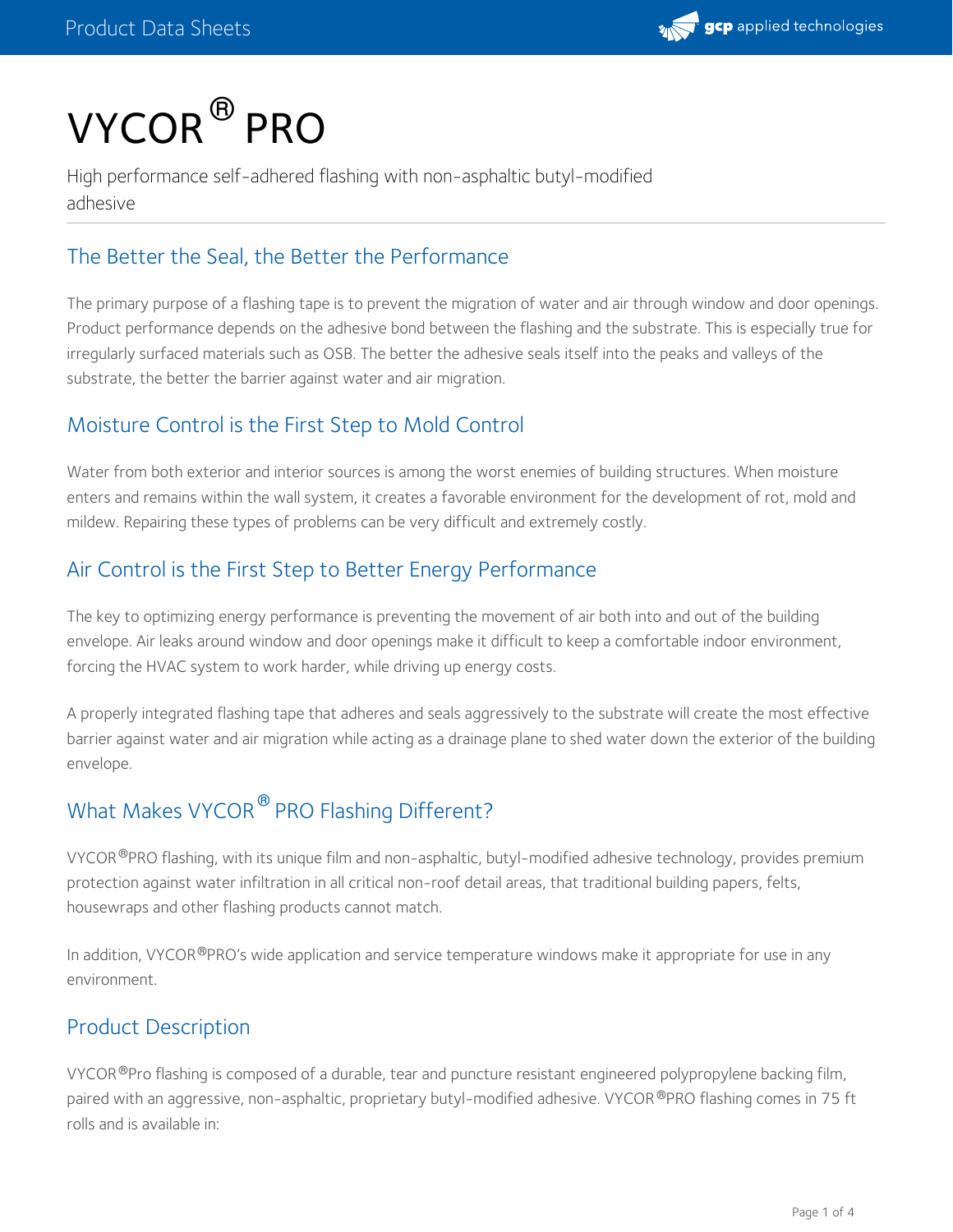

- $\bullet$  4 in. (102 mm)
- 6 in. (150 mm)
- 9 in. (225 mm)
- 12 in. (305 mm)

#### Features & Uses

- Superior adhesive capabilities Non-Asphaltic, proprietary butyl-modified adhesive seals and adheres to the substrate creating a best-in-class barrier against air and water intrusion.
- Seals around fasteners The specially formulated adhesive seals around fasteners, preventing water penetration.
- Forms water-tight laps VYCOR<sup>®</sup> PRO's superior adhesion properties ensure strong overlaps.
- Highly Conformable Thin and pliable membrane is easily worked into tight details.
- $\bullet$  Wide application window Primerless adhesion to wood sheathing from 25°F (4° C)
- Wide Service Temperature Window Suitable for in-service conditions up to 176° F (80° C)
- Long exposure time 120 days of exposure provides protection over long, unpredictable construction cycles
- $\bullet$  Flexible Application VYCOR® PRO's wide performance window makes it appropriate for use in all regions
- Easy to work with This high performance barrier membrane is easy to apply with 6 and 12 inch (150 mm and 305 mm) measurement markings.
- Superior Weather Protection Solution Use in combination with VYCOR® enV-S™ or VYCOR® enV™ fully-adhered weather barriers to provide superior protection from wind driven rain.

#### **Compatibility**

- VYCOR® Pro flashing contains no asphalt, and is fully compatible with rigid and flexible PVC window nailing flanges.
- Compatible with common weather resistive barriers and many types of sealants. Refer to Technical Letter 1, Chemical Compatibility with Other Building Materials and Sealants for more information.

#### Usage

VYCOR®PRO flashing is a unique solution appropriate for working around a number of detail areas, including, but not limited to:

- Window and door openings (headers, sills, jambs, thresholds, nailing flanges)
- Deck-to-wall intersections
- Corner boards
- Wall-to-wall tie-ins
- $\bullet$  Foundation sill plates
- Sheathing panel seams
- **·** Under stucco finishes
- Masonry walls
- Application to EPDM in vertical applications
- Other non-roof detail areas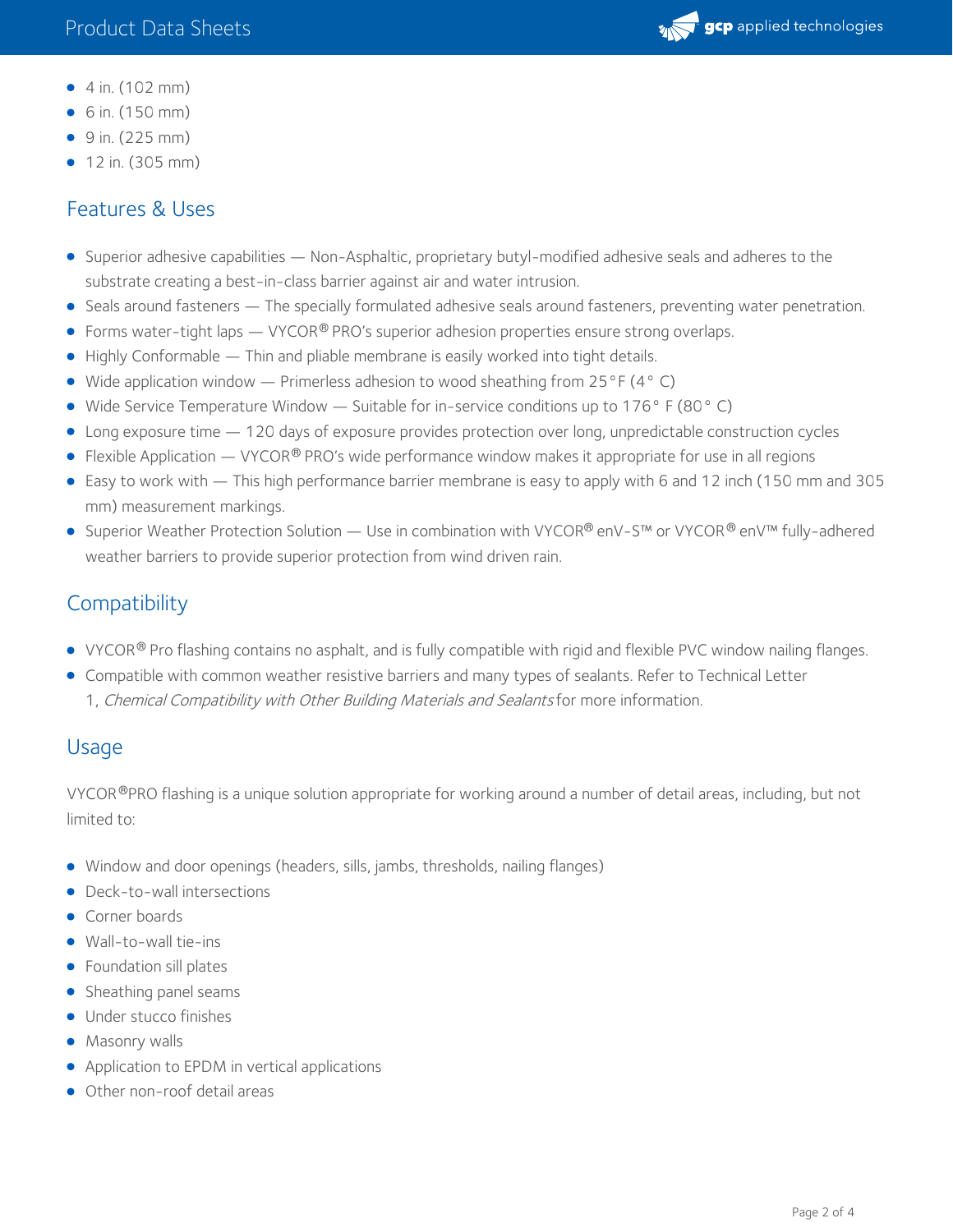

#### Application Instructions

Apply in fair weather to clean and dry surface at air temperatures of 25°F (4°C) or higher. Apply directly to substrate. Compatible substrates include wood, plywood, oriented strand board, exterior gypsum, metal, concrete and masonry. Install VYCOR®PRO flashing with weather-resistive barriers to form water-shedding laps. Cut membrane to length. Peel back release liner. Align membrane and press into place. Mechanically fasten membrane at vertical terminations as necessary. Press or roll into place with hand roller to achieve best adhesion. Primer is generally not required for most substrates (including plywood, OSB, dimensional lumber, PVC window flanges, steel, and aluminum) provided they are clean and dry. On concrete, masonry and glass fiber surfaced gypsum sheathing apply PERM-A-BARRIER®WB Primer at a coverage rate of 250–350 ft<sup>2</sup>/gal (6–8 m<sup>2</sup>/L). Regardless of substrate, if adhesion is found to be marginal, prime substrate material with PERM-A-BARRIER®WB Primer at the same coverage rate.

#### Precautions & Limitations

SLIPPERY — DO NOT install on the roof. Do not leave permanently exposed to sunlight. Maximum recommended exposure is 120 days. May be applied to EPDM in vertical applications. Some caulks containing high levels of hydrocarbon solvents may be incompatible with the adhesive in VYCOR®PRO flashing. Check with the caulk manufacturer or your local GCP Applied Technologies technical sales representative and/or refer to Technical Letters published on the GCP Applied Technologies web site.

#### Approvals

Meets AAMA 711-13 specification for self-adhered flashing Level 3 requirement for elevated temperature exposure.

#### Product Data

| <b>PROPERTY</b>            | <b>VYCOR® PRO</b>                                     |                |                |                 |
|----------------------------|-------------------------------------------------------|----------------|----------------|-----------------|
| Product Thickness          | 14 mil (0.61 mm)                                      |                |                |                 |
| Carrier film               | Engineered Polypropylene                              |                |                |                 |
| Adhesive                   | Non-Asphaltic, Proprietary<br>butyl-modified adhesive |                |                |                 |
| Release liner              | Paper Release                                         |                |                |                 |
| Color                      | White with Green Paint                                |                |                |                 |
| Recommended exposure limit | 120 Days                                              |                |                |                 |
| Roll width(s)              | 4 in. (102 mm)                                        | 6 in. (102 mm) | 9 in. (102 mm) | 12 in. (102 mm) |
| Roll length(s)             | 75 ft (22.9 m)                                        | 75 ft (22.9 m) | 75 ft (22.9 m) | 75 ft (22.9 m)  |
| Rolls per carton           | 12                                                    | 8              | $\overline{4}$ | $\overline{4}$  |
| Shipping weight per carton | 37 lbs (17 kg)                                        | 37 lbs (17 kg) | 28 lbs (17 kg) | 37 lbs (17 kg)  |
| Cartons per pallet         | 60                                                    | 60             | 84             | 60              |